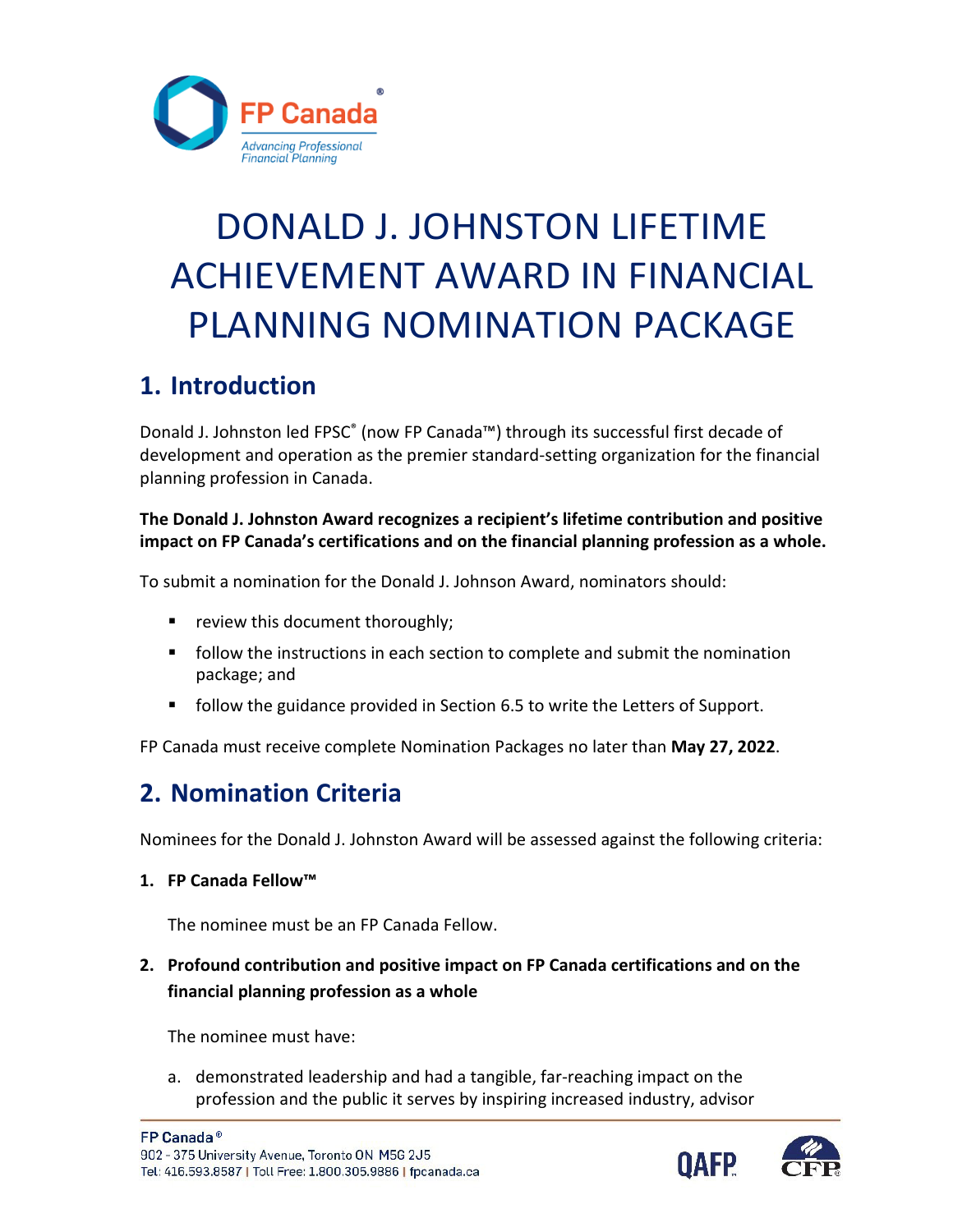and/or consumer recognition of the importance of financial planning and the positioning of FP Canada certifications as the standard to which planners must be held to properly serve the public interest;

- b. made a significant direct contribution in support of the work of FP Canada; and
- c. had a positive impact on the end users of financial services or the industry and organizations through which these services are widely offered.

### **3. Evaluation Considerations**

 In assessing the merits of each nomination, the FP Canada Recognition and Awards Committee will consider:

- the significance of each nominee's achievements, independent of the achievements of other nominees;
- the tenure over which the nominee has demonstrated continuous contribution to FP Canada certifications and the financial planning profession as a whole; and
- the stature of the nominators and those providing Letters of Support.

 The criteria listed above provide a consistent framework for which to assess the merits of a nomination. The strength of each nomination will be determined by the information provided in the nomination package and by the Letters of Support.

 **Given that the Donald J. Johnston Award is a prestigious distinction, the criteria for acceptance of new recipients are extremely high. As such, the Donald J. Johnston Award may not be awarded every year.** 

### **4. Nomination Guidelines**

- 1. Each nomination must include two nominators.
- 2. Self-nominations are not permitted.
- 3. Nominations from close family members and nominations from charities will not be accepted.
- 4. Nominations from business associates are permitted; however only one nominator can be employed by the nominee's firm/corporation.
- 5. At least one nominator must hold CFP certification or be a licensed financial planner in Quebec.
- 6. Current FP Canada staff, Board and R&A Committee members may not act as nominators or be nominated.

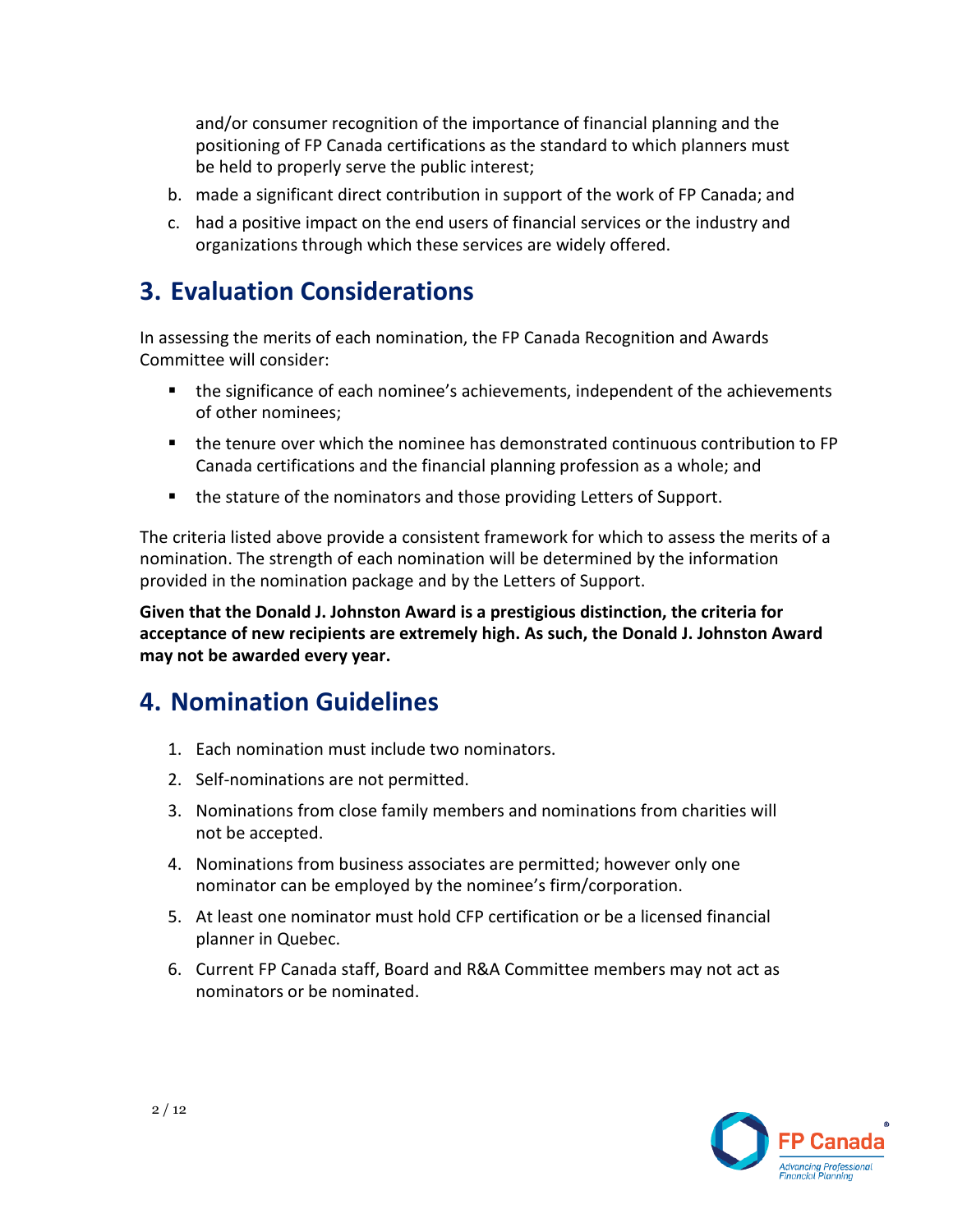# **5. Completing the Nomination Package**

- 1. Nominators are responsible for completing the Nomination Package and ensure the information it contains is accurate.
- 2. Nomination Packages must include the following:
	- a. a nomination form completed by the nominators (Sections  $6.1 6.4$ );
	- b. a Letter of Support from each nominator (Section 6.5);
	- the nominee's own business and/or family, to demonstrate the nominee's fulfilment of the nomination criteria; and c. at least one and up to three additional Letters of Support from third parties across industry sectors and/or stakeholder groups, and outside
	- d. an acceptance form completed by the nominee (Section 7).
- nominators are encouraged to collaborate with the nominee in completing the 3. To ensure the most accurate, thorough and robust submission possible, nomination form and Letters of Support.
- 4. FP Canada will not consider nominations received after the deadline in any given year.

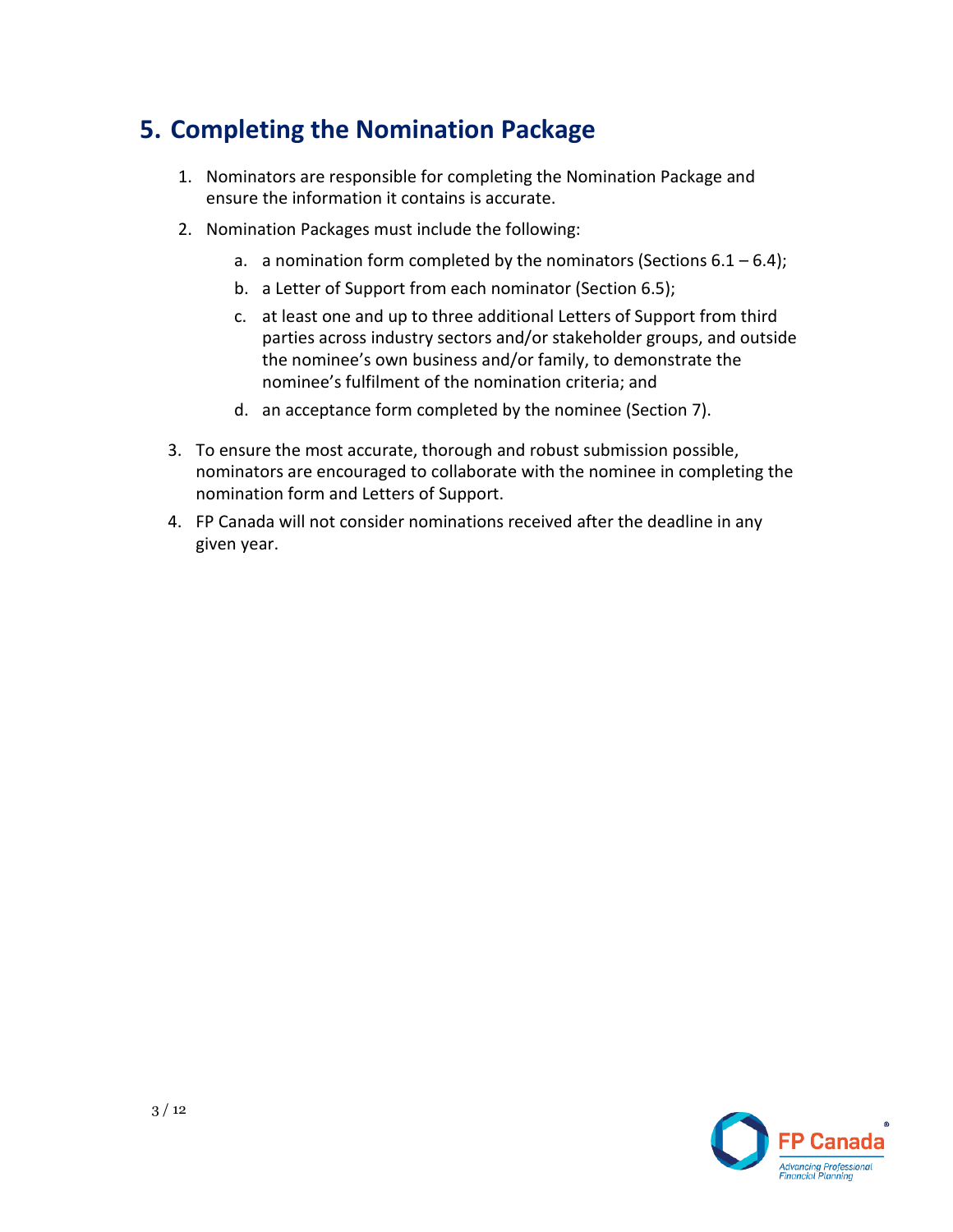# **6. Nomination Form**

### **6.1. Contact Information**

### **Nominee**

| Name of Nominee         |  |
|-------------------------|--|
| Employer                |  |
| Position/Title          |  |
| <b>Business Address</b> |  |
| <b>Business Phone</b>   |  |
| Email                   |  |
| LinkedIn url            |  |

### **Nominator 1:**

| Name of Nominator       |  |
|-------------------------|--|
| Employer                |  |
| Position/Title          |  |
| <b>Business Address</b> |  |
| <b>Business Phone</b>   |  |
| Email                   |  |
| LinkedIn url            |  |

### **Nominator 2:**

| Name of Nominator       |  |
|-------------------------|--|
| Employer                |  |
| Position/Title          |  |
| <b>Business Address</b> |  |
| <b>Business Phone</b>   |  |
| Email                   |  |
| LinkedIn url            |  |

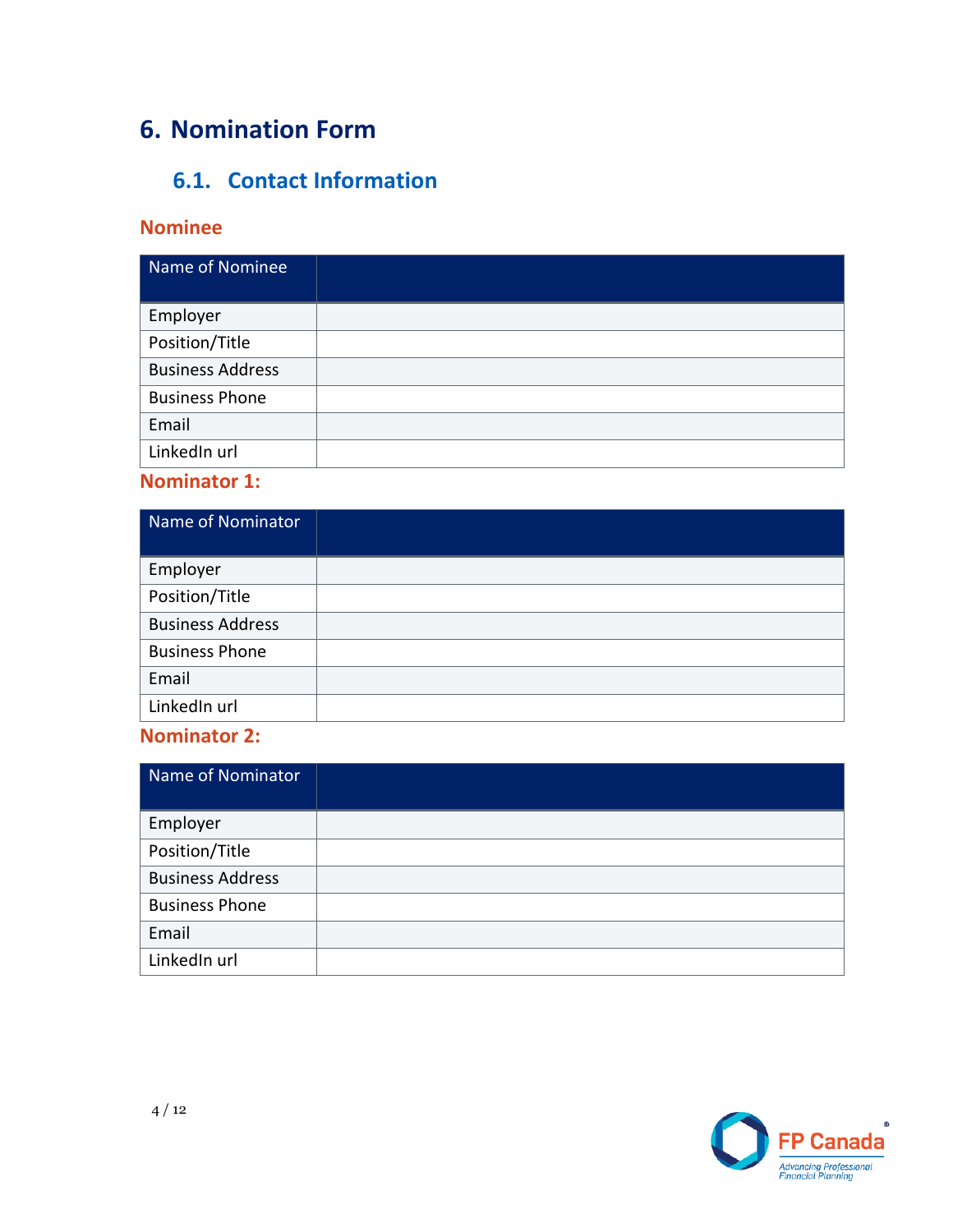### **Impact on FP Canada's Certification(s) and the Financial 6.2. Demonstration of Profound Contribution and Positive Planning Profession as a Whole**

#### **Key Accomplishments:**

Outline the activities in which the nominee has:

- and/or consumer recognition of the importance of financial planning and the a. demonstrated leadership and had a tangible, far-reaching impact on the profession and the public it serves by inspiring increased industry, advisor positioning of FP Canada certifications as the standard to which planners must be held to serve the public interest;
- b. made a significant direct contribution in support of the work of FP Canada; and
- c. had a positive impact on the end users of financial services or the industry and organizations through which these services are widely offered.

| $\vert$ #      | Activity | Years |
|----------------|----------|-------|
| $\mathbf 1$    |          |       |
| $\overline{2}$ |          |       |
| $\overline{3}$ |          |       |

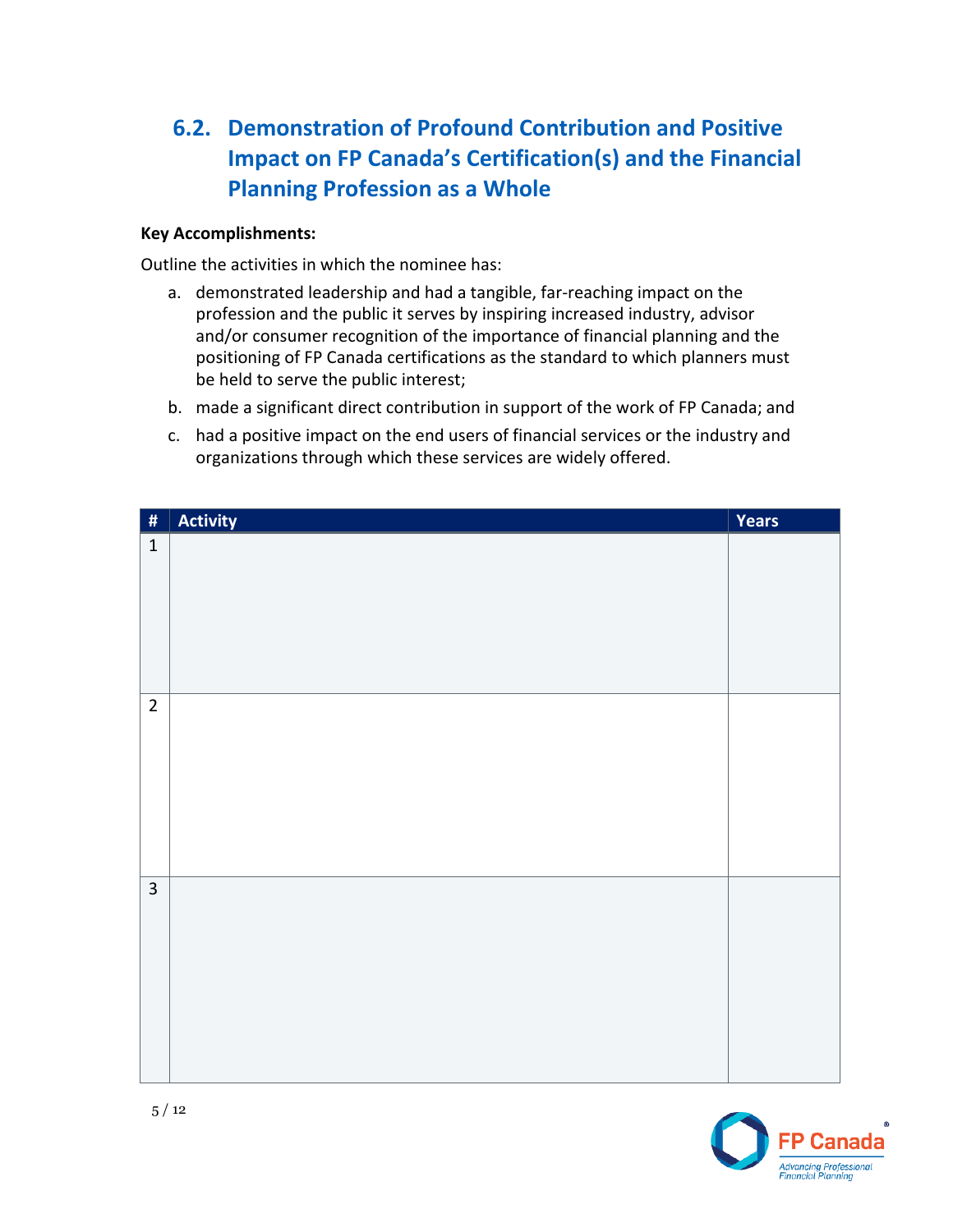| $\frac{4}{\pi}$  | $\vert$ Activity | Years |
|------------------|------------------|-------|
| $\overline{4}$   |                  |       |
|                  |                  |       |
|                  |                  |       |
|                  |                  |       |
|                  |                  |       |
|                  |                  |       |
|                  |                  |       |
|                  |                  |       |
| 5                |                  |       |
|                  |                  |       |
|                  |                  |       |
|                  |                  |       |
|                  |                  |       |
|                  |                  |       |
|                  |                  |       |
|                  |                  |       |
| $\boldsymbol{6}$ |                  |       |
|                  |                  |       |
|                  |                  |       |
|                  |                  |       |
|                  |                  |       |
|                  |                  |       |
|                  |                  |       |
| $\boldsymbol{7}$ |                  |       |
|                  |                  |       |
|                  |                  |       |
|                  |                  |       |
|                  |                  |       |
| $\bf 8$          |                  |       |
|                  |                  |       |
|                  |                  |       |
|                  |                  |       |
|                  |                  |       |

*\* If you wish to include additional information, please submit a supporting document with the nomination package* 

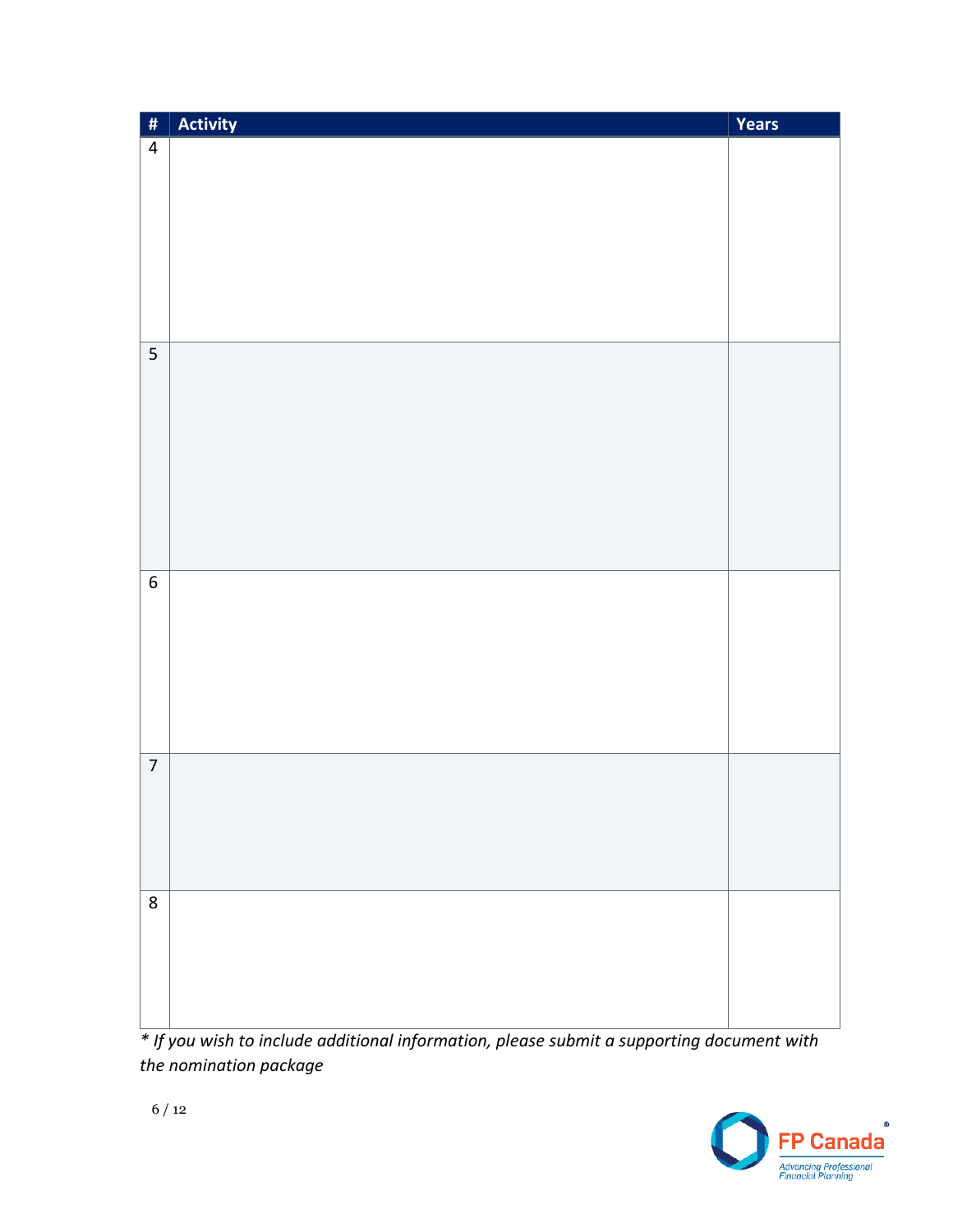## **6.3. Professional Career**

 **Summary:** Describe the nominee's professional career, beginning with the nominee's current or most recent position.

| Employer | Position | Years (from to) |
|----------|----------|-----------------|
|          |          |                 |
|          |          |                 |
|          |          |                 |
|          |          |                 |
|          |          |                 |
|          |          |                 |
|          |          |                 |
|          |          |                 |
|          |          |                 |
|          |          |                 |
|          |          |                 |
|          |          |                 |

**Key Accomplishments:** Describe the nominee's key career accomplishments and contributions to the financial planning profession.



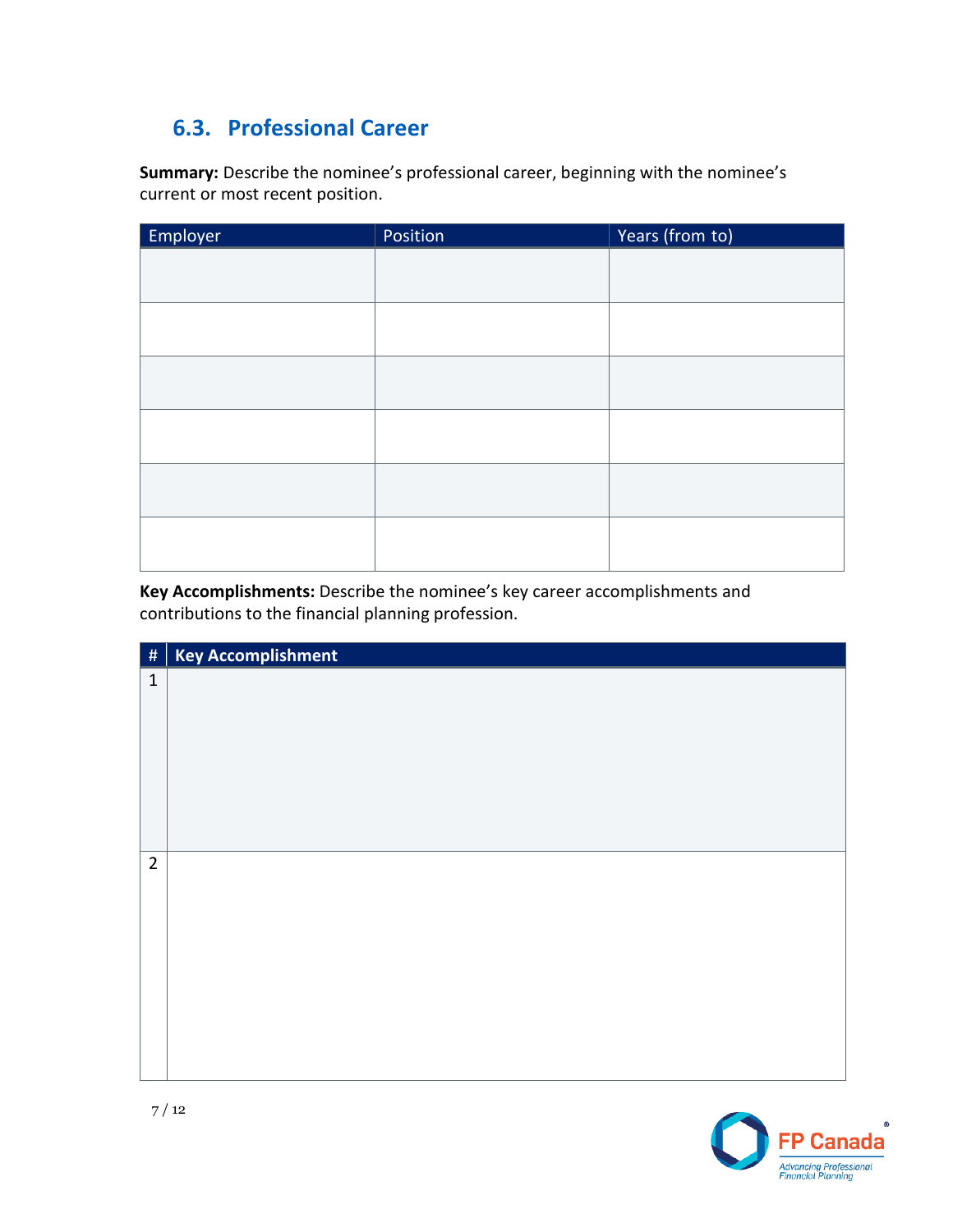| $\left  \frac{\textstyle{41}}{4} \right $ | <b>Key Accomplishment</b> |
|-------------------------------------------|---------------------------|
| $\overline{3}$                            |                           |
|                                           |                           |
|                                           |                           |
|                                           |                           |
|                                           |                           |
|                                           |                           |
| $\overline{4}$                            |                           |
|                                           |                           |
|                                           |                           |
|                                           |                           |
|                                           |                           |
|                                           |                           |
|                                           |                           |
| 5                                         |                           |
|                                           |                           |
|                                           |                           |
|                                           |                           |
|                                           |                           |
|                                           |                           |
| $\overline{6}$                            |                           |
|                                           |                           |
|                                           |                           |
|                                           |                           |
|                                           |                           |
|                                           |                           |
| $\overline{7}$                            |                           |
|                                           |                           |
|                                           |                           |
|                                           |                           |
|                                           |                           |
|                                           |                           |
|                                           |                           |
| $\bf 8$                                   |                           |
|                                           |                           |
|                                           |                           |
|                                           |                           |
|                                           |                           |

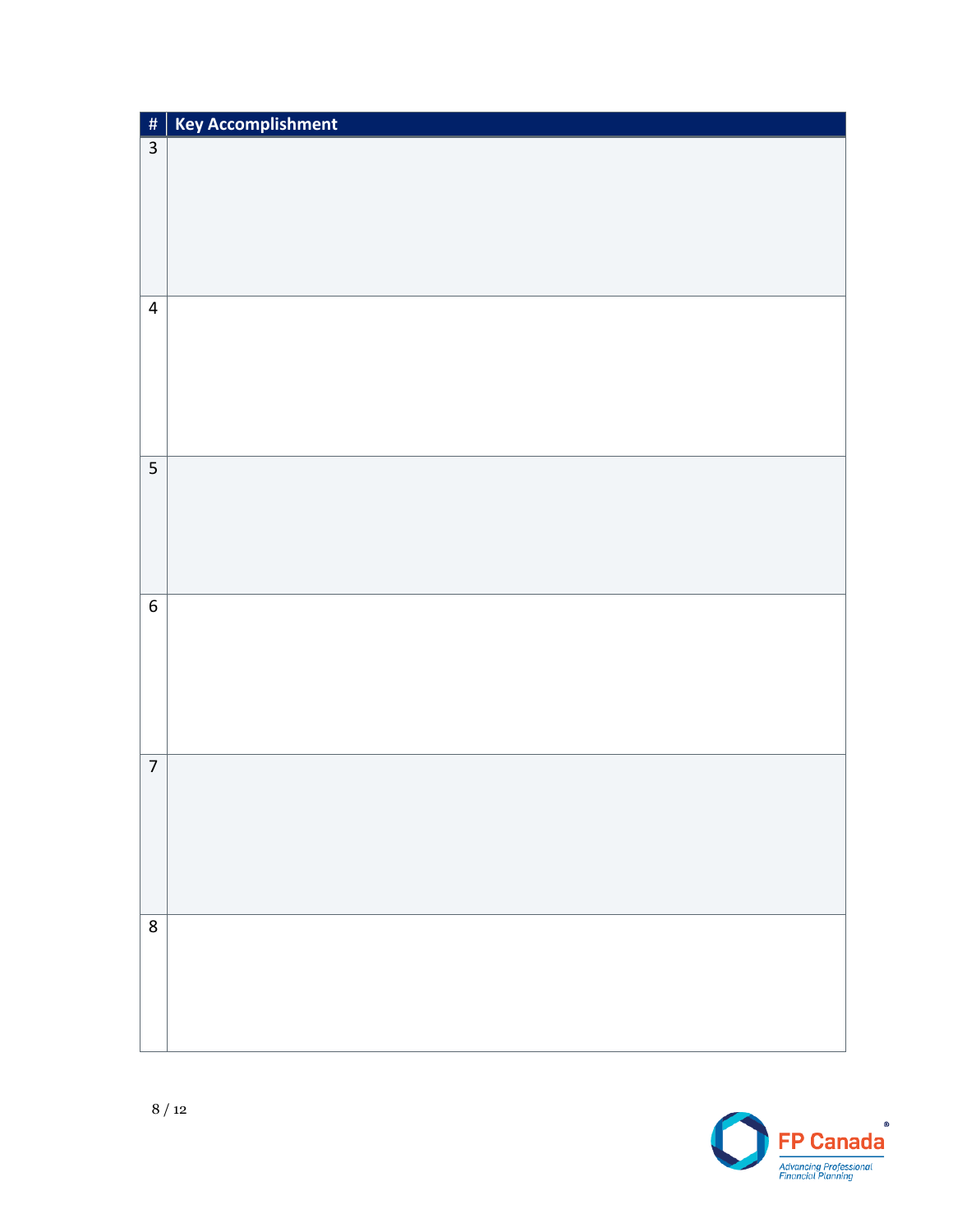*\* If you wish to include additional information, please submit a supporting document with the nomination package* 

### **6.4. Awards and Other Distinctions**

 recent. As noted above, nominees must be an FP Canada Fellow to qualify for the Donald J. List relevant awards and other distinctions held by the nominee, beginning with the most Johnson Lifetime Achievement Award in Financial Planning.

| $\overline{\boldsymbol{H}}$ | <b>Award or Distinction</b> | Organization | Year | <b>Comments</b> |
|-----------------------------|-----------------------------|--------------|------|-----------------|
| $\mathbf 1$                 |                             |              |      |                 |
| $\overline{2}$              |                             |              |      |                 |
| $\overline{3}$              |                             |              |      |                 |
| $\overline{4}$              |                             |              |      |                 |
| 5                           |                             |              |      |                 |
| 6                           |                             |              |      |                 |
| $\overline{7}$              |                             |              |      |                 |
| 8                           |                             |              |      |                 |
| $\boldsymbol{9}$            |                             |              |      |                 |

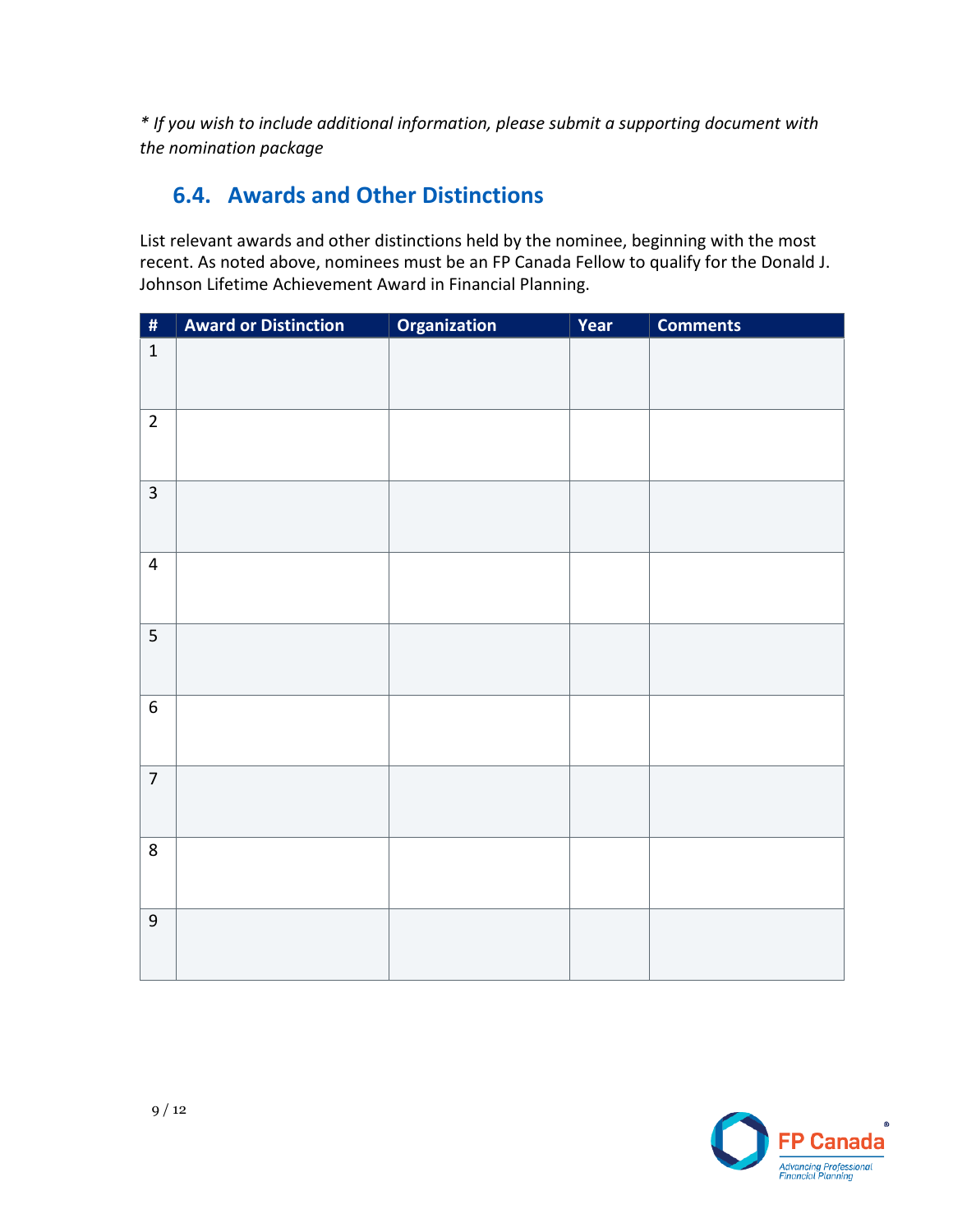### **6.5. Letters of Support**

Each nominator must submit a Letter of Support. The quality and comprehensiveness of these letters form an important component of the nomination package.

 sectors and/or stakeholder groups, to demonstrate the nominee's fulfilment of the At least one and up to three additional Letters of Support from third parties across industry nomination criteria must also be submitted.

 Letters of Support should include as much information and factual detail as possible to support the nomination. To ensure the most accurate, thorough and robust submission possible, nominators are encouraged to collaborate with the nominee in completing their Letter of Support.

Specifically, each Letter of Support should:

- a. describe the author's relationship to the nominee;
- b. address the nominee's fulfillment of the two nomination criteria:

#### **FP Canada Fellow**

The nominee must be an FP Canada Fellow.

### **Profound contribution and positive impact on FP Canada certifications and on the financial planning profession as a whole**

The nominee must have:

- i. demonstrated leadership and had a tangible, far-reaching impact on the profession and the public it serves by inspiring increased industry, advisor and/or consumer recognition of the importance of financial planning and the positioning of FP Canada certifications as the standard to which planners must be held to properly serve the public interest;
- ii. made a significant direct contribution in support of the work of FP Canada; and
- iii. had a positive impact on the end users of financial services or the industry and organizations through which these services are widely offered.
- c. be specific and provide details on the significance and tenure of the nominee's profound contribution and positive impact on FP Canada certifications and the financial planning profession as a whole;
- d. to the extent possible, focus on different attributes of the nominee and different contributions, so that, collectively, the Letters of Support build a case for the nominee's worthiness for the award; and
- e. be a minimum of 500 words and not more than 1000 words.

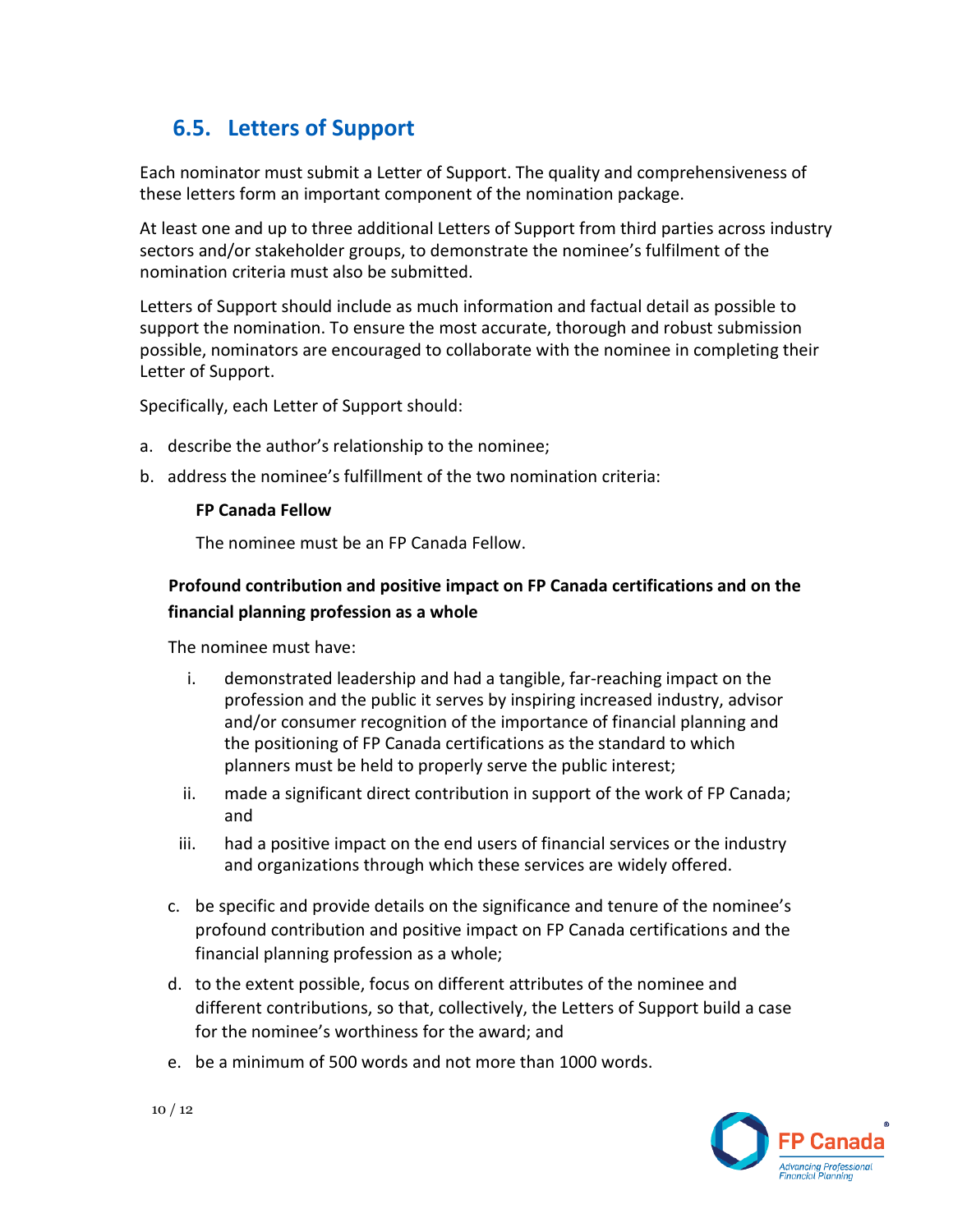### **7. Acceptance Form**

It is the responsibility of the nominee to accept the nomination and sign off on the nomination package to attest to the accuracy and completeness of the information prior to submission.

### **Acceptance of Nomination by Nominee:**

 Financial Planning and certify that the information provided in these documents is true and I hereby accept being nominated for the Donald J. Johnston Lifetime Achievement Award in accurate.

**Name: \_\_\_\_\_\_\_\_\_\_\_\_\_\_\_\_\_\_\_\_\_\_\_\_\_\_\_\_\_** 

**Signature: \_\_\_\_\_\_\_\_\_\_\_\_\_\_\_\_\_\_\_\_\_\_\_\_\_\_\_** 

**Date: \_\_\_\_\_\_\_\_\_\_\_\_\_\_\_\_\_\_\_\_\_\_\_\_\_\_\_\_\_\_**